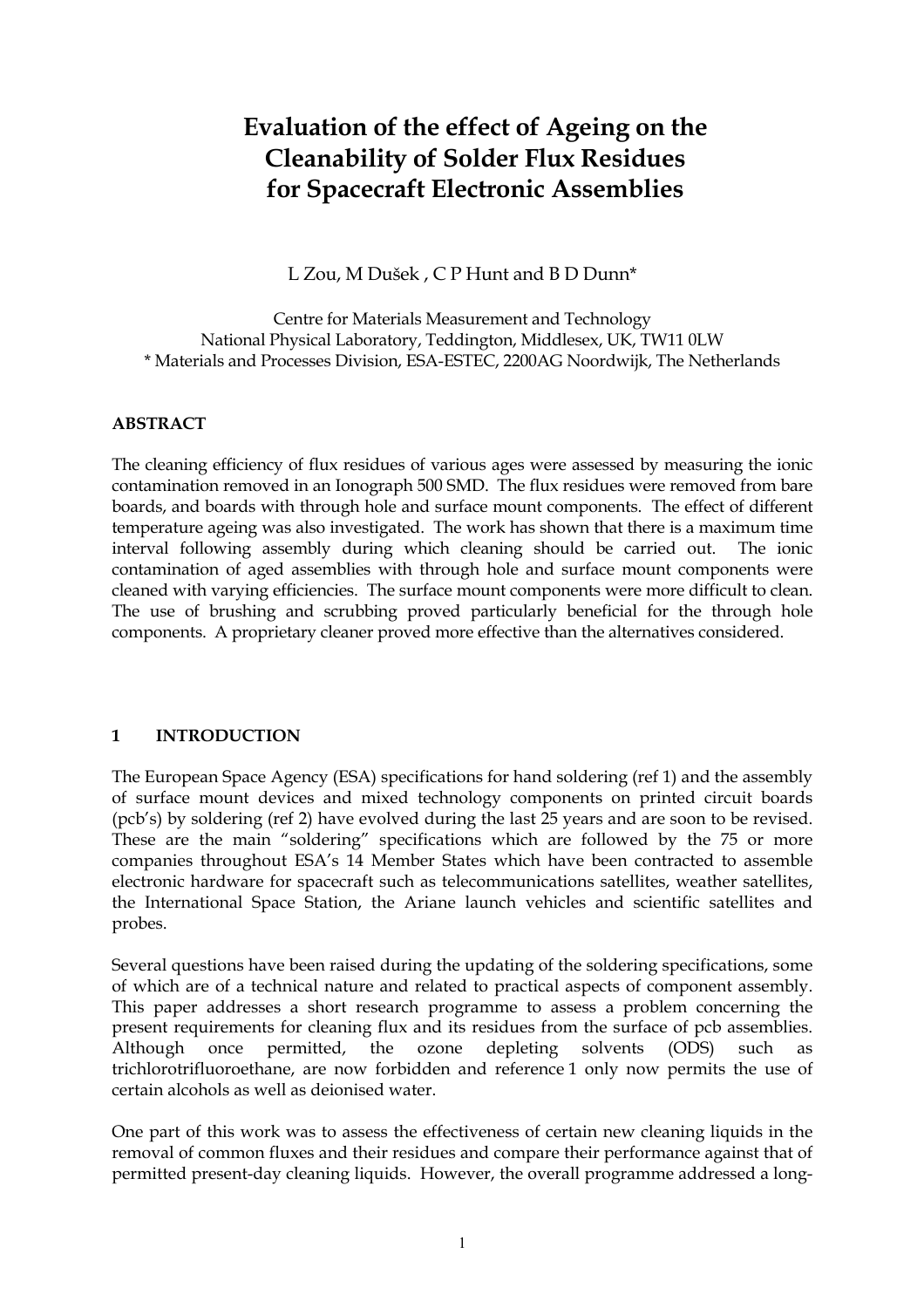standing question: What duration of time, and under what conditions of temperature, can assembled (and repaired/modified) pcb's be left before they are submitted to cleaning processes?

The present specifications state that after the solder has solidified and cooled, flux and residue shall be carefully removed immediately after the soldering operations. Certainly spacecraft electronic circuits must be extremely clean; experience has shown (from ref 3) that residual flux can result in the stress corrosion cracking of component leads, galvanic corrosion and the growth of electrically conductive tin-lead filaments which can result in short circuits between the tracks on pcb's. Also, under vacuum conditions, because up to 48% of the flux mass will outgas into space (with 12% condensing onto adjacent surfaces) it can be appreciated that flux residues may lead to corona discharge and the contamination of other spacecraft surfaces.

In brief, the objectives of this study were to:

- Recommend maximum intervals between cleaning operations
- Recommend cleaning method and solvent ( based partly on previous ESA study)
- Recommend method for removal of badly aged/polymerised flux

These objectives were addressed in three phases.

## **2 THE TEST PROGRAMME**

## 2.1 MATERIALS

A multi-purpose test pcb was selected which comprised a simple FR4 board with provision for through hole and surface mount resistors, as shown in Figure 1.

A pure rosin flux with no activator, (Multicore type SMNA) was used during Phase 1 tests in order to assess the use of the Ionograph contamination test equipment and its use for the removal of a simple non-activated flux that had been applied, then "aged", onto the pcb surface for various times and temperatures.

For assembly tests a flux-cored solder wire (Metallwerk Goslar to reference 1) and solder paste (Multicore type Sn62RM92AGS90) were selected in order to duplicate the materials and processes used by some ESA contractors. Five boards were tested for each of the conditions described in Phase 1, Phase 2 and Phase 3) of this study.

In order to simulate the soldering processes used by ESA contractors both the fluxed bare boards, and the boards with applied solder paste plus surface mount components, were run through an infrared soldering oven set to the predetermined temperature/time profile shown in Figure 2. This process had the effect of activating the various fluxes and creating residues very similar to those found on actual pcb assemblies.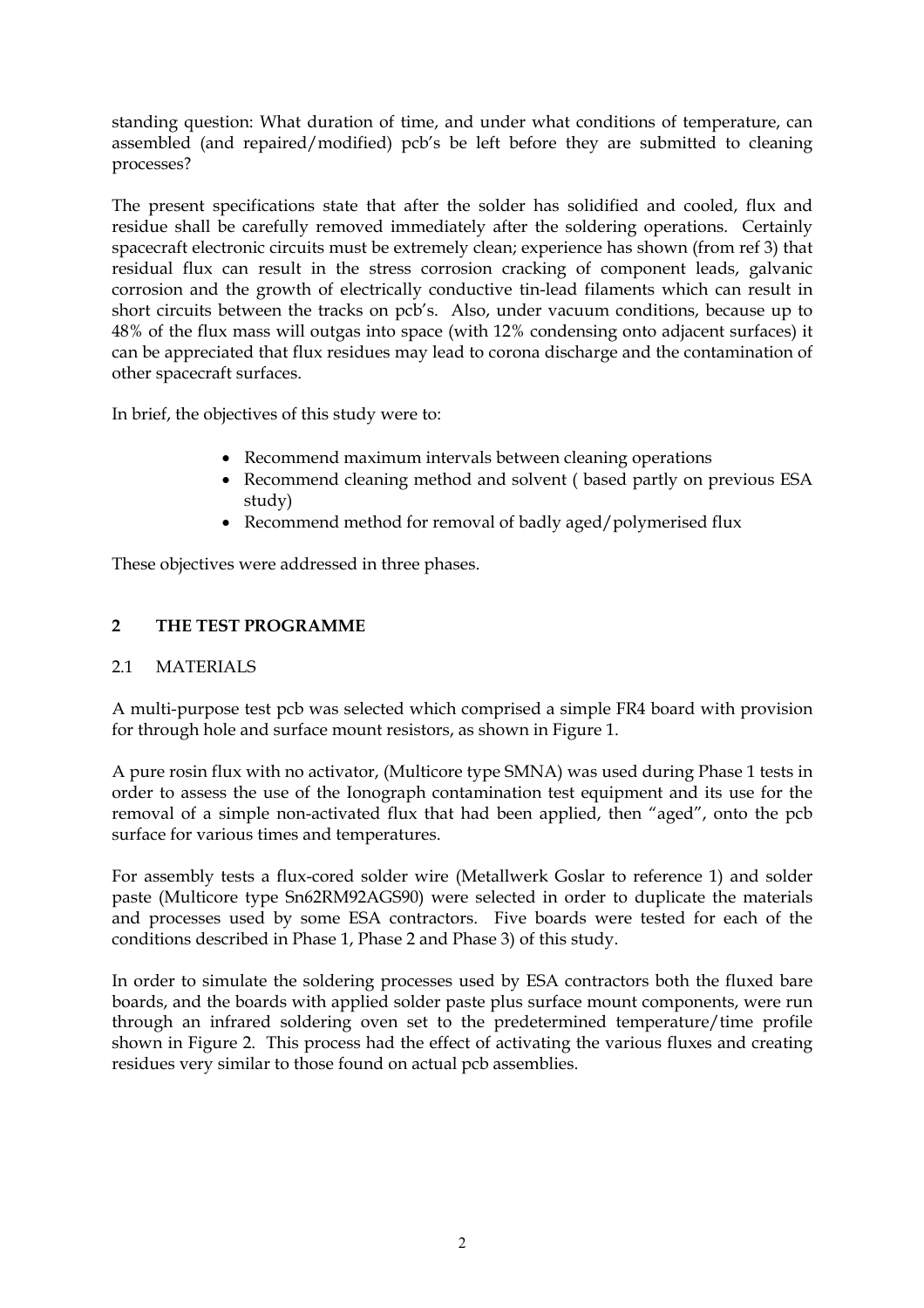

**Figure 1: Layout of the test board (Dimensions 95 x 97mm)** 



**Figure 2: The reflow temperature profile** 

An Alpha Metals Ionograph 500M with 75% iso-propyl alcohol (IPA) plus 25% de-ionised water extract solution at 45 C was used for all the contamination measurements. This contamination test followed standard procedures (the limits for which are 1.6 µg/cm2 eq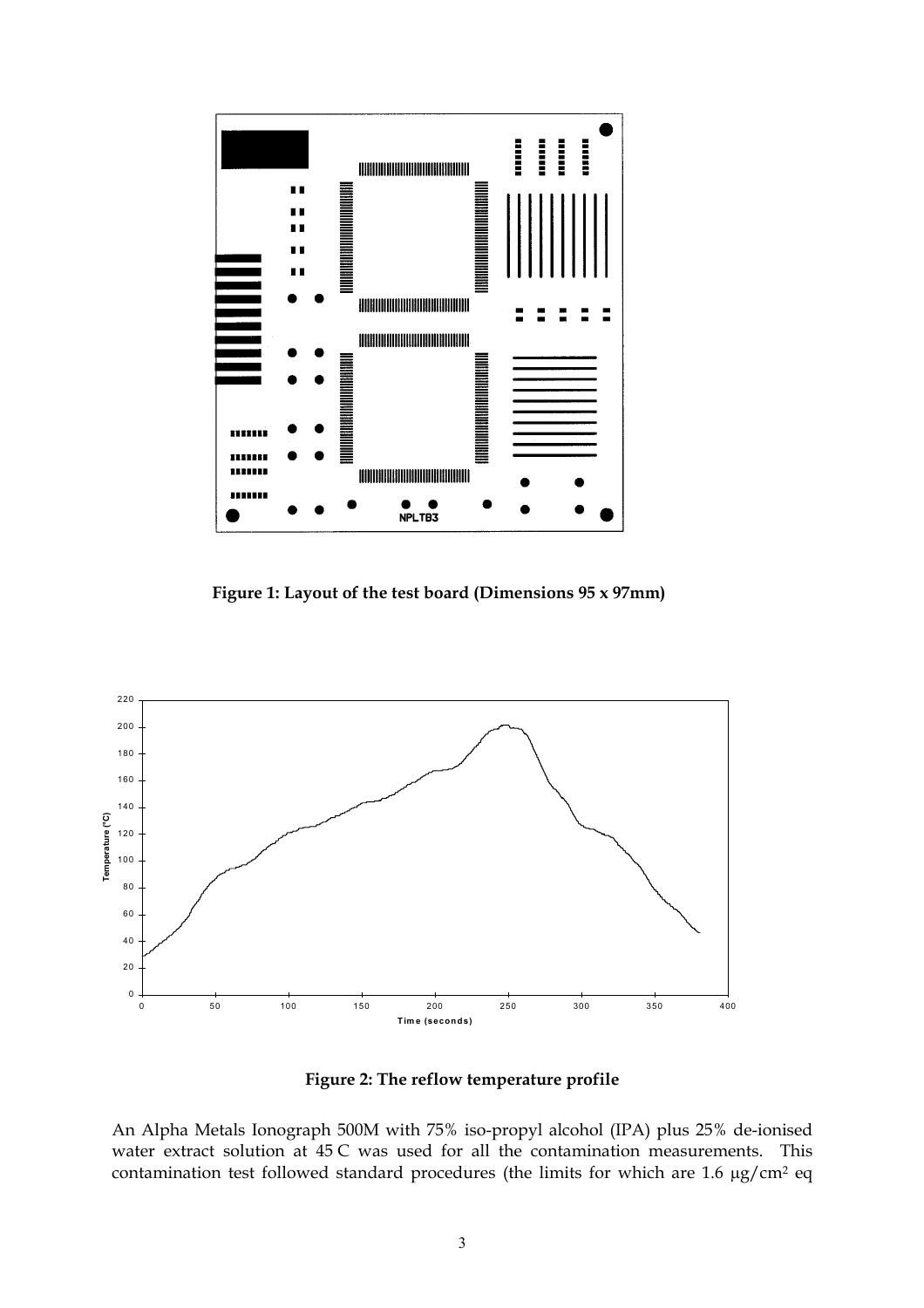NaCl ionisable flux residues as prescribed in reference 1). Simply, the machine dissolves off from the PCB all the soluble material, and passes this solution first through a conductivity cell and then a ion column to clean the solution. This solution is continually recycled around the machine. During a test the machine integrates the current in the conductivity cell to produce the total ionic contamination dissolved from the board.

# **2.2 THE WORK PLAN**

The work was split up into three phases.

## **Phase 1: Flux residue testing on bare boards**

A standard FR4 bare board (without resist) fluxed with pure rosin based flux with no activator, (Multicore SMNA) was used. Boards were taken through the standard reflow profile shown in Figure 2. The boards were then stored at room temperature for 8 ages of 1hour, 2hrs, 8hrs, 2 days, 4days, 7days, 14days and 30 days. Further boards following reflow were baked for 1, 2 and 8 hours at 120°C, and 2, 8 and 24 hours at 80°C. All 14 board conditions were tested for ionic contamination in an Ionograph. These temperatures were selected to represent the drying or baking of pcb assemblies prior to additional soldering processes such as step soldering, or hardware submitted to "rework".

## **Phase 2: Flux residue testing on assembled boards**

Test boards were assembled with through hole components using hand soldering and flux cored solder wire. Surface mount components were assembled using solder paste and reflow soldering. The through hole and surface mount components were tested on separate boards. The assembled boards were stored at room temperature for 7 ages of 2 hrs, 8 hrs, 2 days, 4 days, 7 days, 14 days and 30 days. Further boards following assembly were baked for 1, 2 and 8 hours at 120°C. Following storage the assembled boards were cleaned using the standard procedure of vertically immersing the boards in 99.5% pure IPA for 30 seconds at room temperature with no agitation. All 20 board conditions were tested for ionic contamination in the Ionograph after immersion cleaning.

Phase 3: Assessment of Cleaning Methods and Solvents

PCBs were assembled with components in the manner described for Phase 2, and stored under the worst conditions identified in Phase 2. The boards were cleaned by three methods; immersion, immersion and brushing, and immersion and cotton bud scrubbing, as follows:

- **a) Immersion**: The boards were immersed for 1 minute vertically in a beaker containing 1000 ml of liquid cleaner.
- **b) Immersion and brushing:** The boards were immersed for 1 minute vertically in a beaker containing 1000 ml liquid cleaner and then brushed using bristle brush. The brush was 9mm diameter with 20mm long nylon bristles. Two cleaning actions were applied, depending on the components:
	- *Through Hole:* The brushing action was 10 strokes along the length axis of the through hole resistors and then 10 strokes on the other axis across the joints. This was repeated for both sides of the board.
	- *SM Components:* For the SM components the board was cleaned by brushing for 1 minute total, in the X and Y direction, across all the joints.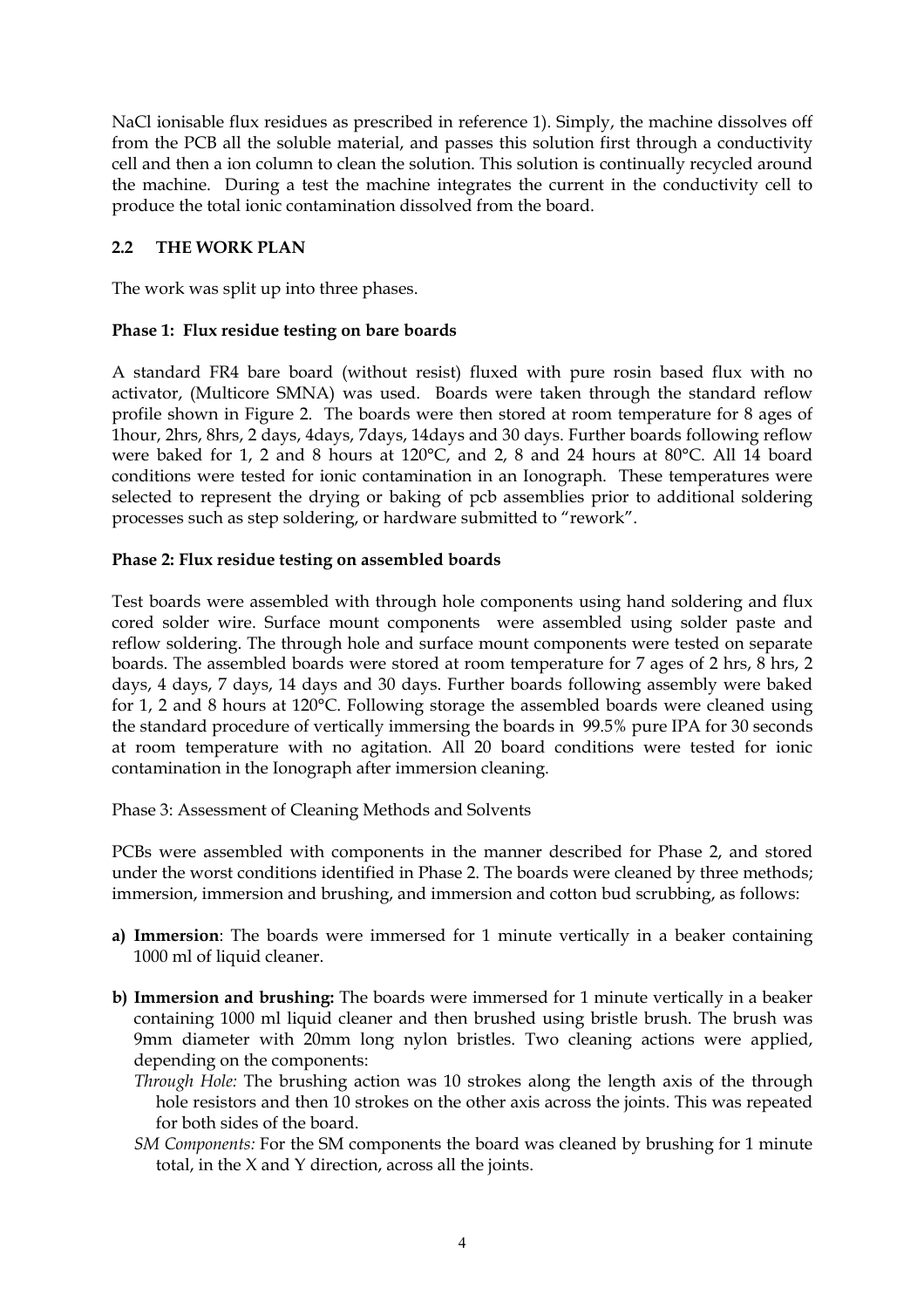**c) Immersion and cotton bud scrubbing:** The boards were immersed vertically in a beaker containing the liquid cleaner and then scrubbed using cotton bud for 1 minute. The scrubbing action procedure was the same as that used for brushing.

Four solvents were assessed during this phase of the study:

- 100% IPA (iso-propyl alcohol) as presently favoured by ESA contractors
- IPA plus 25% de-ionised water (DI water) as used by some contractors
- Safewash 2000\*: Novel water-based solvent composed of

| 75-85%    | Demineralised water      |
|-----------|--------------------------|
| $0 - 5\%$ | Monoethanolamine         |
| 5-10%     | Methoxy propoxy propanol |
| $0 - 5\%$ | Alcohol ethoxylate       |
| $0 - 5\%$ | Eucalyptus oil           |
| trace     | Green dye                |
|           | specific gravity 1.002   |
|           | no flash point           |

• Fluxclene Cleaning Solvent\*. Novel solvent composed of

20-35% Methoxy propanol 20-35% Isopropanol 33-40% Proprietary hydrocarbon solvent. 100% ozone friendly - zero ODP Specific gravity 0.78 • Inhalation toxicity 300ppm • Flash Point » 0°C

• Residue on evaporation < 1ppm

This last phase of the programme resulted in the assembly and testing of 24 PCBs, all of which were cleanliness tested using the standard Ionograph method.

# **3 PHASE 1: FLUX RESIDUE TESTING ON BARE BOARDS**

## 3.1 Test Conditions

Seventy FR4 bare boards (size: 50x45 mm) were thoroughly cleaned in the Ionograph and then fluxed with 30 µl of the pure rosin flux. Visual inspection of the area of flux coverage on the boards showed they were all very similar, at approximately 25 mm diameter. The board was held at 100  $\mathrm{C}$  for this operation and then taken through the standard reflow profile shown in Fig 2. Some of the boards were then stored at room temperature for the following times: 1, 2 and 8, hours, 2, 4 , 7, 14 and 30 days. Typically the room storage condition was 23 C / 40 % RH. The remaining boards following reflow were baked for 1, 2 and 8 hours at 120  $\circ$ C, and 2, 8 and 24 hours at 80  $\circ$ C. All 70 boards were finally tested for ionic contamination by the Ionograph method.

# 3.2 Results of Testing on Bare Boards

 $\overline{a}$ \* Trade Names from Electrolube Ltd., Wargrave, UK. These solvents have NOT been assessed for compatibility with the plastics and marking inks making up electronic components and packages.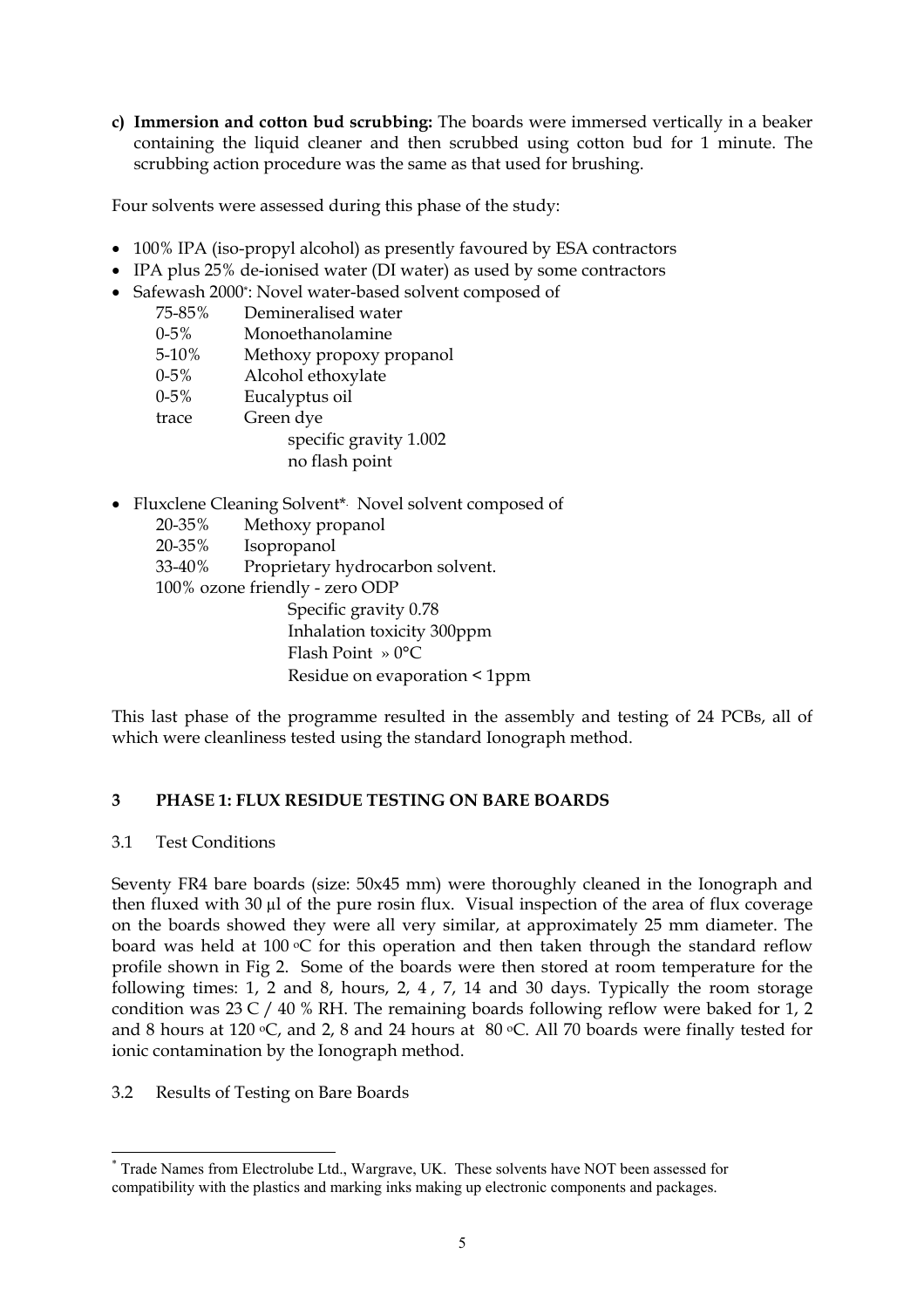The average ionic contamination results and standard deviation from five boards for each of the 8 ages at room temperature are given in Table 1 and Figure 3. Note the values are quite high since a high fraction of the board area is fluxed and even what is described as pure rosin flux does possess a degree of "activity". The results are the total contamination divided by the area of one side of the board. In Figure 3 are shown two inserts, typical of Ionograph traces. They show that the contamination was removed with equal speed, independent of storage time. Three ages at 80 °C and 3 ages at 120 °C are given in Table 2 and Figure 4, and in Table 3 and Figure 5, respectively.

#### Table 1

#### The average ionic contamination results as a function of storage time at room temperature

| Storage Time                       | 1 h  | 2 <sub>h</sub> | 8h   | 2 d  | 4 d  | 7 d         | 14 d | 30 <sub>d</sub> |
|------------------------------------|------|----------------|------|------|------|-------------|------|-----------------|
| (h: hour, d: day)                  |      |                |      |      |      |             |      |                 |
| Ionic contamination                | 5.85 | 6.20           | 6.91 | 5.72 | 6.57 | 5.97        | 5.20 | 5.75            |
| $(\mu$ g/cm <sup>2</sup> eq. NaCl) |      |                |      |      |      |             |      |                 |
| Standard deviation                 | 0.10 | 0.10           | 0.22 | 0.11 | 0.36 | $\mid$ 0.60 | 0.24 | 0.22            |
| $\sigma_{n-1}$                     |      |                |      |      |      |             |      |                 |

## Table 2

#### The average ionic contamination results as a function of storage time at 80 °C

| Storage Time (hours)                                      |      |      |       |
|-----------------------------------------------------------|------|------|-------|
| Ionic contamination<br>$(\mu$ g/cm <sup>2</sup> eq. NaCl) | 6 42 | 86   | ′ ()6 |
| Standard deviation $\sigma_{n-1}$                         | -20  | 1 24 | በ 33  |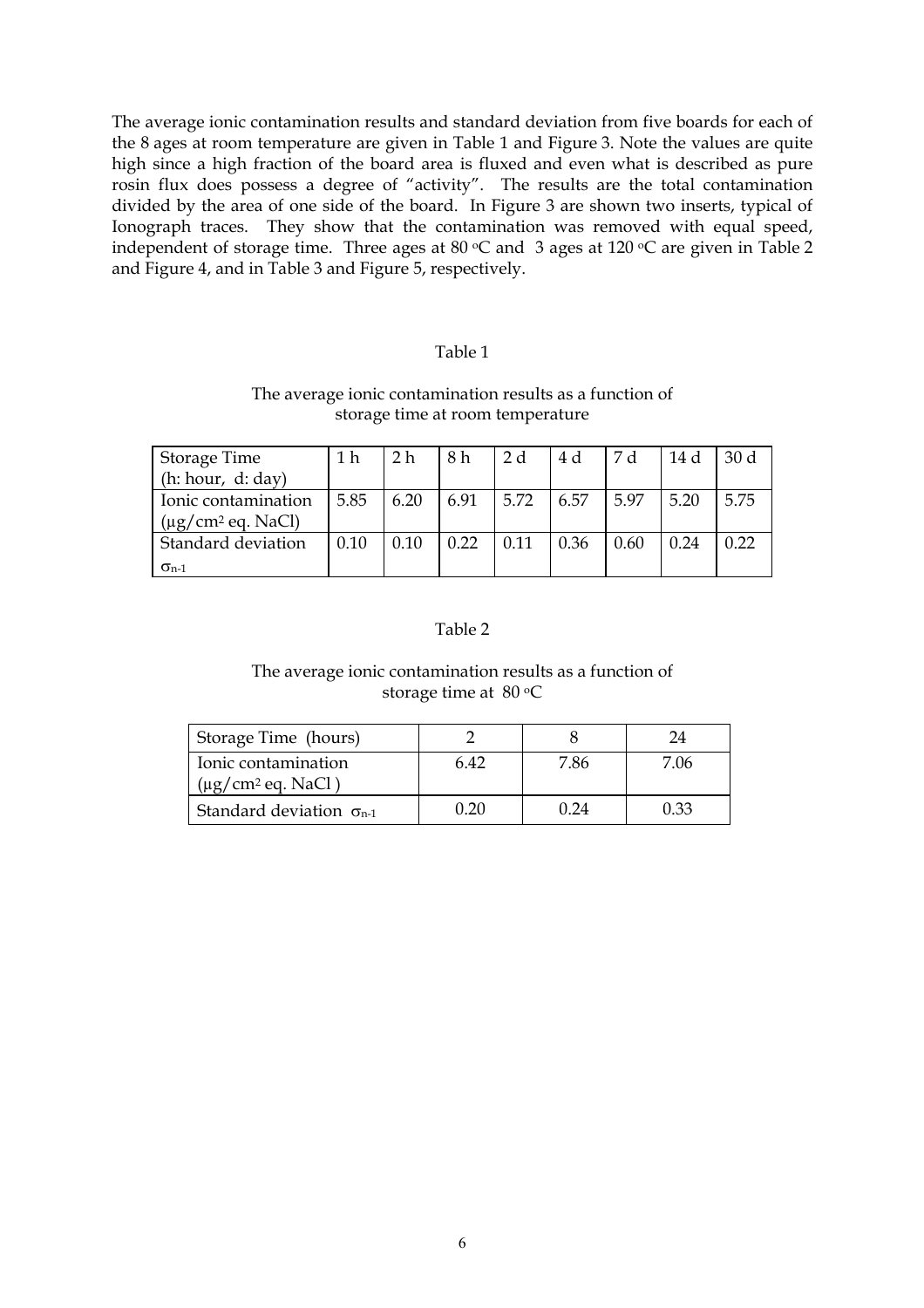

Figure 3: The average ionic contamination results as a function of storage time at room temperature



Figure 4: The average ionic contamination results as a function of storage time at 80 °C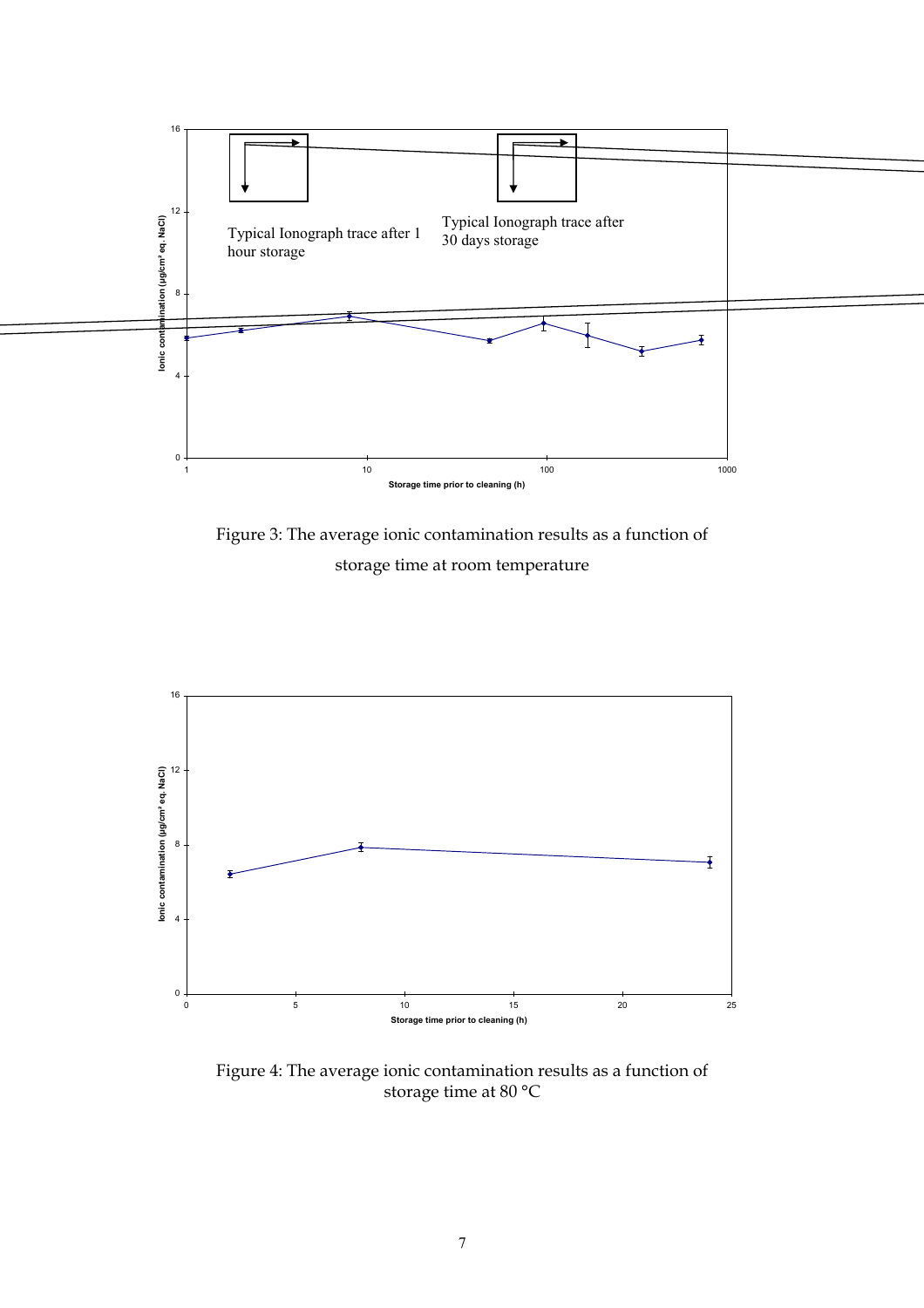#### The average ionic contamination results as a function of storage time at 120 °C

| Storage Time (hours)                                   |      |      |        |
|--------------------------------------------------------|------|------|--------|
| Ionic contamination<br>$(\mu g/cm^2 \text{ eq. NaCl})$ | 6.50 | 6.74 | 7 Q7   |
| Standard deviation $\sigma_{n-1}$                      | 128  | በ 28 | (1.30) |



Figure 5: The average ionic contamination results as a function of storage time at 120 °C

#### 3.3 Discussion of Testing on Bare Boards

The results from the three storage conditions all show comparable levels of ionic contamination being removed . There are no dramatic changes in measured contamination levels with storage time. There is a small increase in contamination removed in the first 8 hours for all storage conditions, which then slowly decreases for room temperature and 80 °C. The measured contamination level at 8 hours does show a small increase with temperature: 6.91, 7.86 and 7.92 for respectively room temperature, 80  $\degree$ C, and 120  $\degree$ C ageing temperatures. Activated flux residues are known to penetrate into the epoxy top coat of FR4 PCB substrates (ref 3). These results indicate that elevated temperature storage can cause these natural ionic activators to diffuse to the PCB surface at a greater rate than when storage is at room temperature.

3.4 Summary of Testing on Bare Boards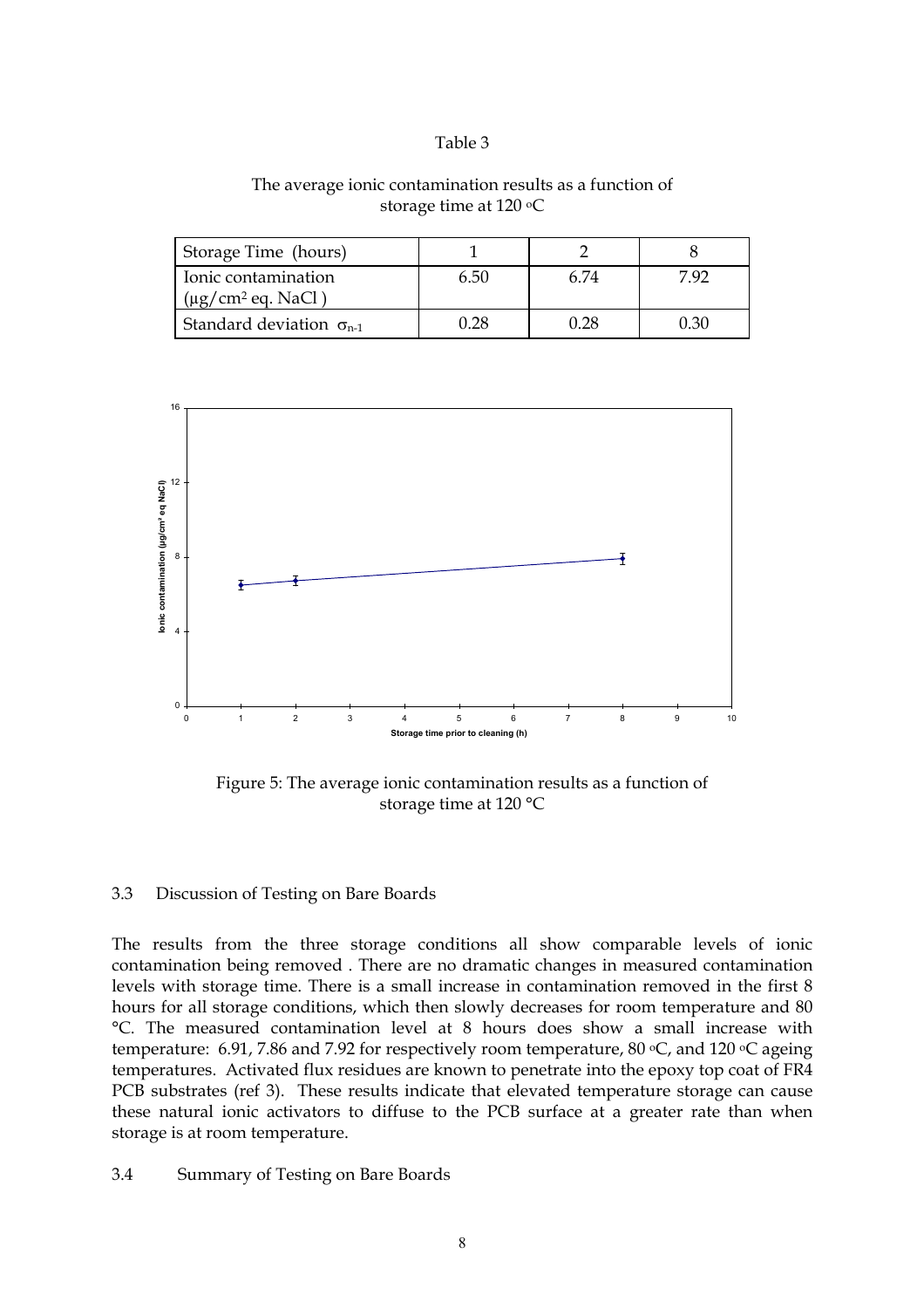Storage of contaminated bare boards in different environments did not indicate any particular problem, hence the storage temperature is not important in affecting the measured ionic contamination level. There are no dramatic changes in contamination levels with storage time for this particular non-activated rosin flux. Hence, the interval between assembly and the cleaning operation is not an important matter.

# **4. PHASE 2: FLUX RESIDUE TESTING ON ASSEMBLED BOARD**

This work was split into two parts: through hole and surface mount components. 100 boards were used for this part, all the boards being cleaned prior to any assembly.

## 4.1 Test Conditions

## 4.1.1 Test boards with through hole components

The cleaned boards were assembled with ten leaded resistors for through hole mounting, using hand soldering and 10 cm of the supplied flux cored solder wire for each board according to reference 1. The boards were stored at room temperature for 7 ages: 2 and 8 hours, and 2, 4, 7, 14 and 30 days. Further boards were baked for 1, 2 and 8 hours at 120 °C. Following the storage period and prior to Ionograph testing, the assembled boards were cleaned by immersion in IPA for 30 seconds at room temperature. All 50 boards were tested for ionic contamination in the Ionograph. When calculating the contamination for the through hole components the board area was calculated using both sides of the board, in  $\mu$ g/cm<sup>2</sup>.

If boards were not cleaned, and tested immediately after assembly, the contamination level was approximatley 1.36  $\mu$ g/cm<sup>2</sup>. Note that the present ESA maximum limit for contamination of "cleaned boards" is 1.6 µg/cm2. Although the measured value of 1.36 µg/cm² is acceptable, here we are interested in the trend in contamination level with time and not the absolute value.

## 4.1.2 Test boards with SMT components

The stencil printing was carried out in two parts. The first part was with a limited number of SM pads printed. The contamination level from these boards was small, so a modified stencil was used that printed all the surface mount (SM) pads on the test board shown in Figure 1:

Part 1

The boards were printed at 22°C/40%RH. The SM foot prints were 10 x SMT resistors 0805 and 4 x SOIC 14 pins. The printed boards were assembled with ten SMT resistors 0805 and four SOIC 14 for each board and then taken through the standard reflow shown in Figure 2. The boards were then stored and tested. The board area for these SM component PCBs was calculated using only one side of the board (since they were single sided), when calculating the contamination in  $\mu$ g/cm<sup>2</sup>.

Part 2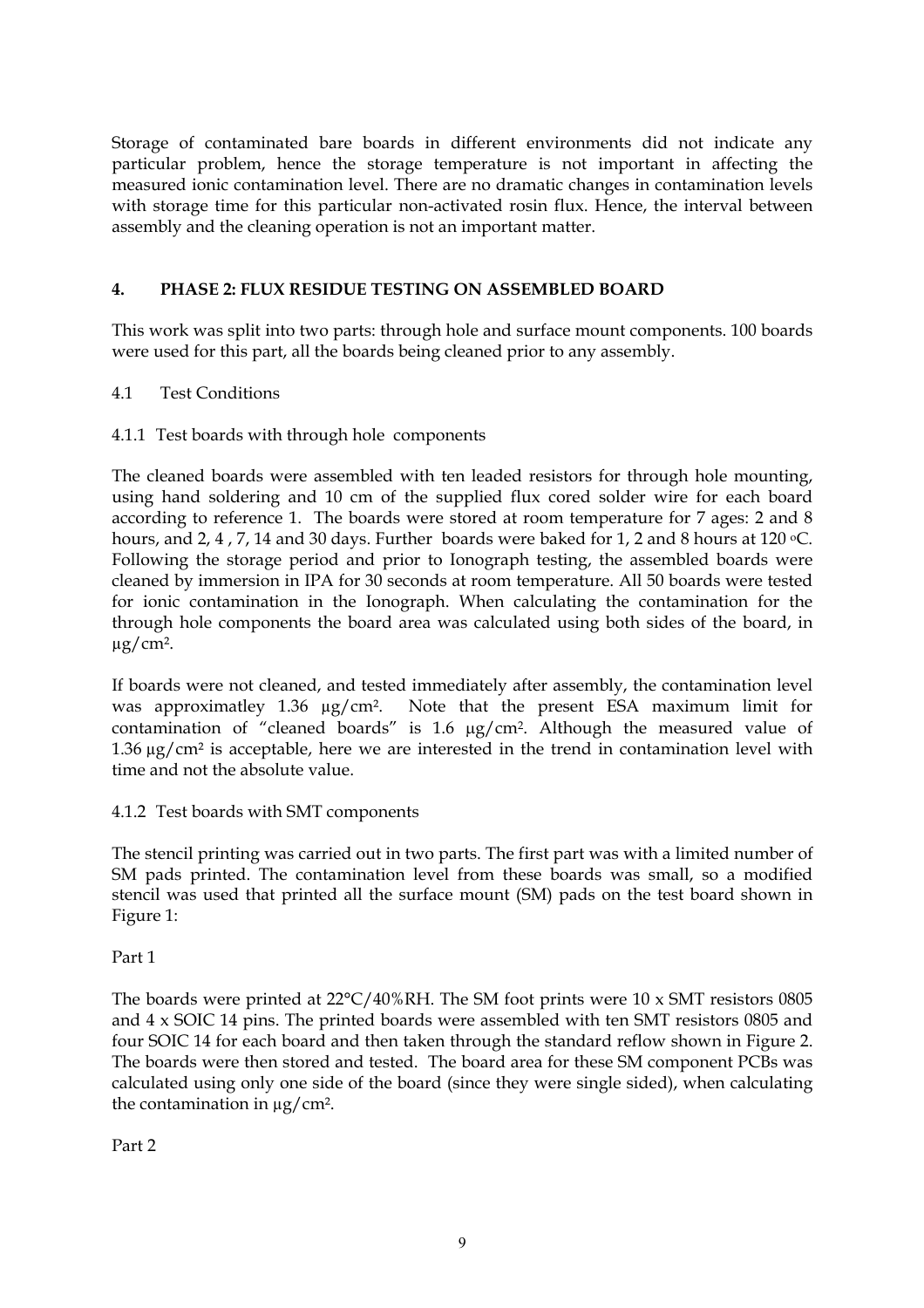Since the contamination level was low in Part 1 of this Phase, the stencil was modified to print more solder paste, this time on all the SM pads of the test boards. Fifty cleaned test boards were printed using the modified stencil. These printed boards were taken through the standard reflow as before in Part 1 but without any mounted components. The boards were then stored and tested.

4.2 Results of Testing on Assembled Boards

The average ionic contamination results and standard deviation for five boards stored at room temperature for 7 ages with through hole components are given in Table 4 and Figure 6, and the 3 ages at 120 °C are given in Table 5 and Figure 7. Similarly, the results for surface mount components at room temperature given are given in Table 6 and Figure 8, and for  $120 \, \textdegree$ C in Table 7 and Figure 9. The results for the surface mount components Part 2 at room temperature are given in Table 8 and Figure 10, and at  $120 °C$  in Table 9 and Figure 11.

The contamination levels here when using components are typically lower than those seen in Phase 1 where the flux was applied directly to a large area of the board.

#### Table 4

#### Ionic contamination results as a function of storage time at room temperature for through hole components

| Storage Time                    | 2 h  | 8 h  | 2 d  | 4 d  | 7 d  | 14 d | 30 <sub>d</sub> |
|---------------------------------|------|------|------|------|------|------|-----------------|
| (h: hour, d: day)               |      |      |      |      |      |      |                 |
| Ionic contamination             | 0.86 | 0.87 | 0.94 | 1.14 | 1.26 | 1.37 | 1.36            |
| $(\mu g/cm^2 \text{ eq. NaCl})$ |      |      |      |      |      |      |                 |
| Standard deviation $\sigma_{n}$ | 0.05 | 0.04 | 0.04 | 0.06 | 0.07 | 0.04 | 0.05            |
|                                 |      |      |      |      |      |      |                 |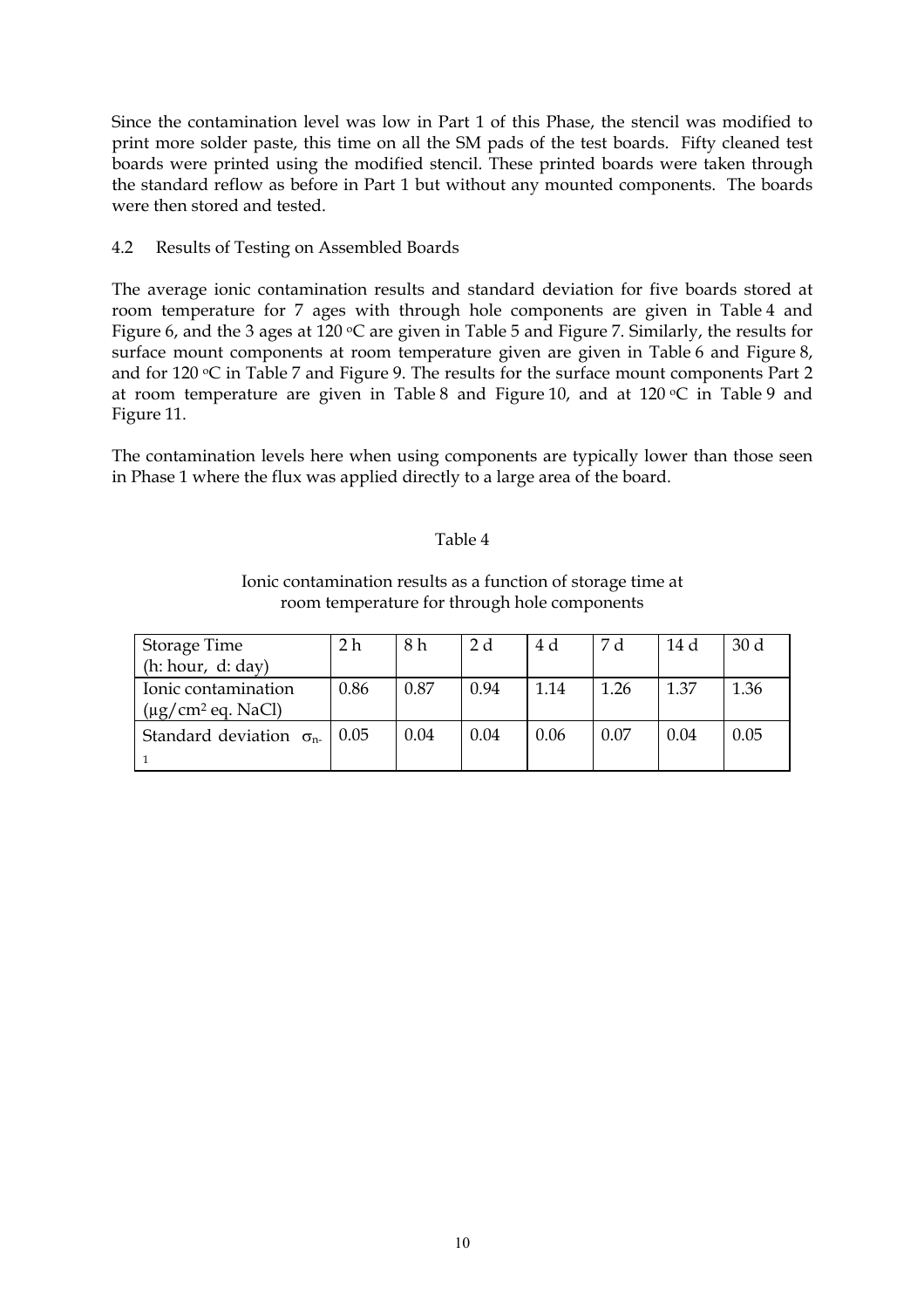

Figure 6: Ionic contamination as a function of storage time at room temperature for through hole components (immersion cleaning only)

# The average ionic contamination as a function of storage time at 120 °C for through hole components

| Storage Time (hours)                           |      |      |      |
|------------------------------------------------|------|------|------|
| Ionic contamination<br>$(\mu g/cm^2$ eq. NaCl) | 0.81 | 0.84 | 0.94 |
| Standard deviation $\sigma_{n-1}$              | 0.06 | 0.02 | 0.03 |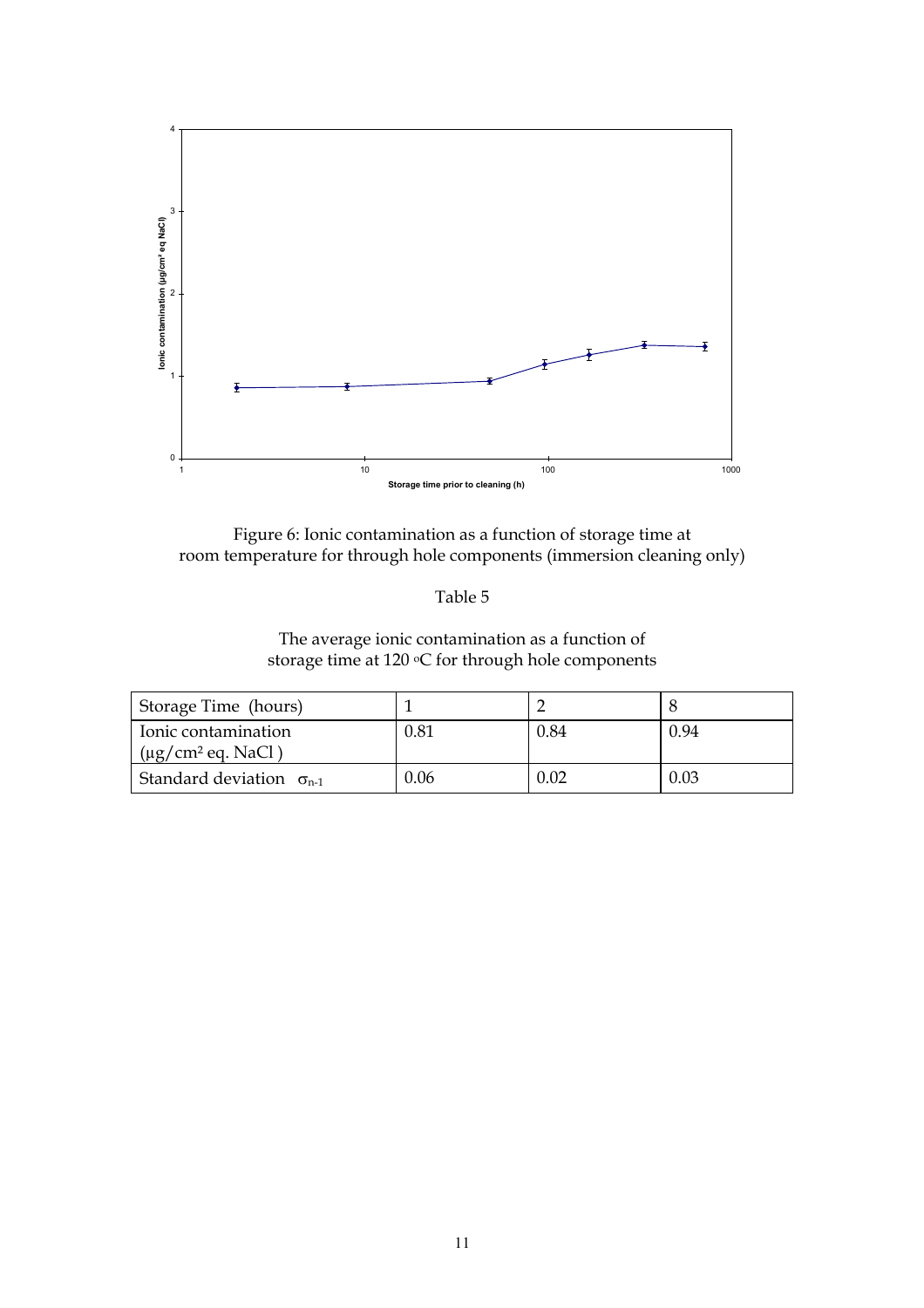

Figure 7 Ionic contamination as a function of storage time at 120 °C for through hole components (immersion cleaning only)

Ionic contamination results as a function of storage time at room temperature for surface mount components (Part 1)

| Storage Time                       | 2 h  | 8 h  | 2 d  | 4 d  | 7 d  | 14 d | 30 <sub>d</sub> |
|------------------------------------|------|------|------|------|------|------|-----------------|
| (h: hour, d: day)                  |      |      |      |      |      |      |                 |
| Ionic contamination                | 0.50 | 0.51 | 0.55 | 0.51 | 0.57 | 0.71 | 0.94            |
| $(\mu$ g/cm <sup>2</sup> eq. NaCl) |      |      |      |      |      |      |                 |
| Standard deviation                 | 0.08 | 0.11 | 0.05 | 0.05 | 0.18 | 0.20 | 0.18            |
| $\sigma_{n-1}$                     |      |      |      |      |      |      |                 |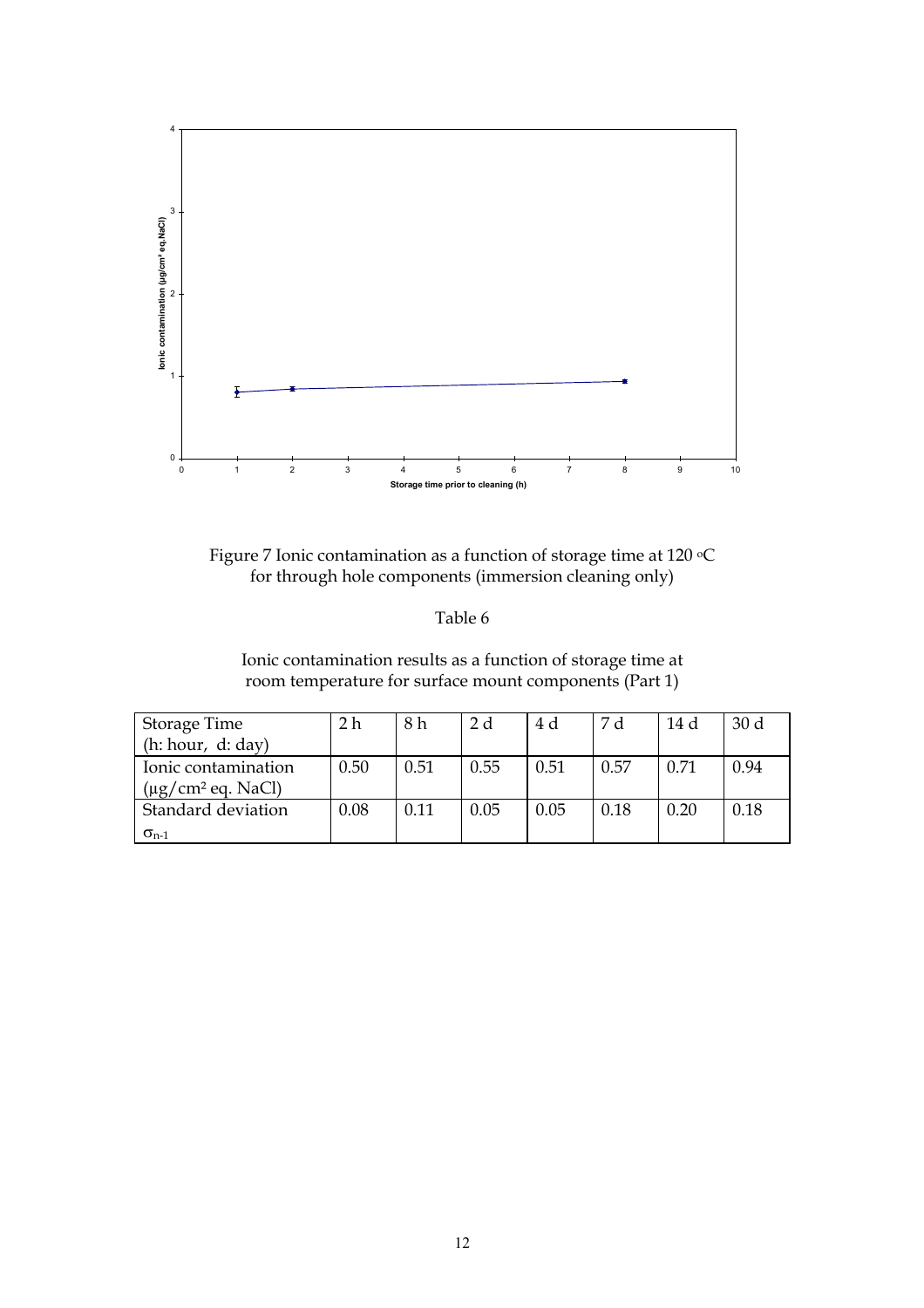

Figure 8 Ionic contamination as a function of storage time at room temperature for surface mount components (Part 1)

The average ionic contamination results as a function of storage time at 120°C for surface mount components (Part 1)

| Storage Time                                              |      |      |      |
|-----------------------------------------------------------|------|------|------|
| (hours)                                                   |      |      |      |
| Ionic contamination<br>$(\mu$ g/cm <sup>2</sup> eq. NaCl) | 0.34 | 0.44 | 0.45 |
| Standard deviation $\sigma_{n-1}$                         | 0.18 | 0.12 | 0.13 |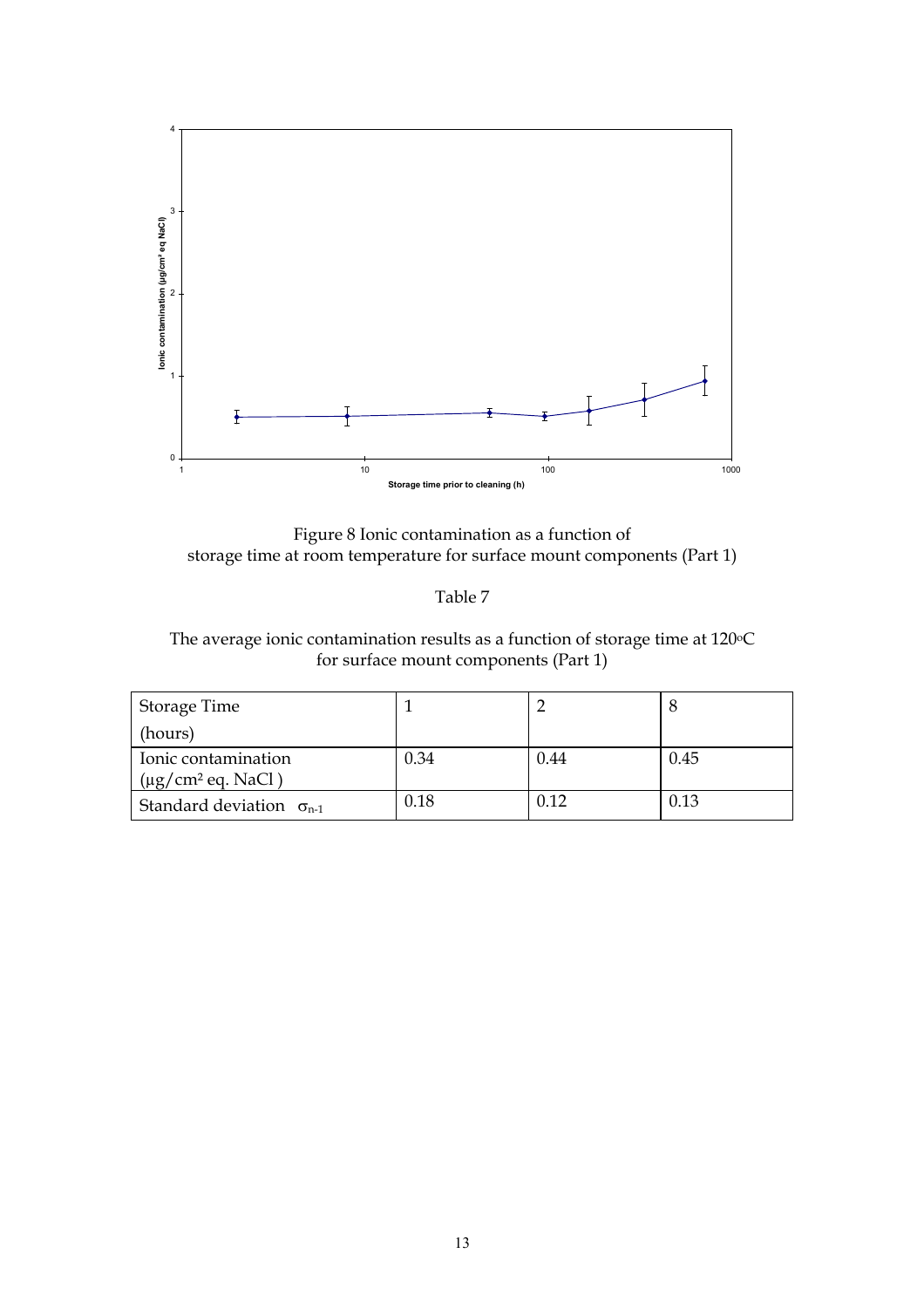

Figure 9 Ionic contamination as a function of storage time at 120  $\rm ^oC$ for surface mount components (Part 1)

| anie |  |
|------|--|
|      |  |

| The average ionic contamination results as a function of storage time |
|-----------------------------------------------------------------------|
| at room temperature for surface mount boards (Part 2)                 |

| Ages                                 | 2 <sub>h</sub> | 8 h  | 2 d  | 4 d  | 7 d   | 14 d | 30 <sub>d</sub> |
|--------------------------------------|----------------|------|------|------|-------|------|-----------------|
| (h: hour, d: day)                    |                |      |      |      |       |      |                 |
| Ionic contamination                  | 1.67           | 1.67 | 1.48 | 1.95 | -1.64 | 2.78 | 2.48            |
| $(\mu g/cm^2 \text{ eq. NaCl})$      |                |      |      |      |       |      |                 |
| Standard deviation $\sigma_{n}$ 0.16 |                | 0.10 | 0.11 | 0.15 | 0.11  | 0.29 | 0.43            |
|                                      |                |      |      |      |       |      |                 |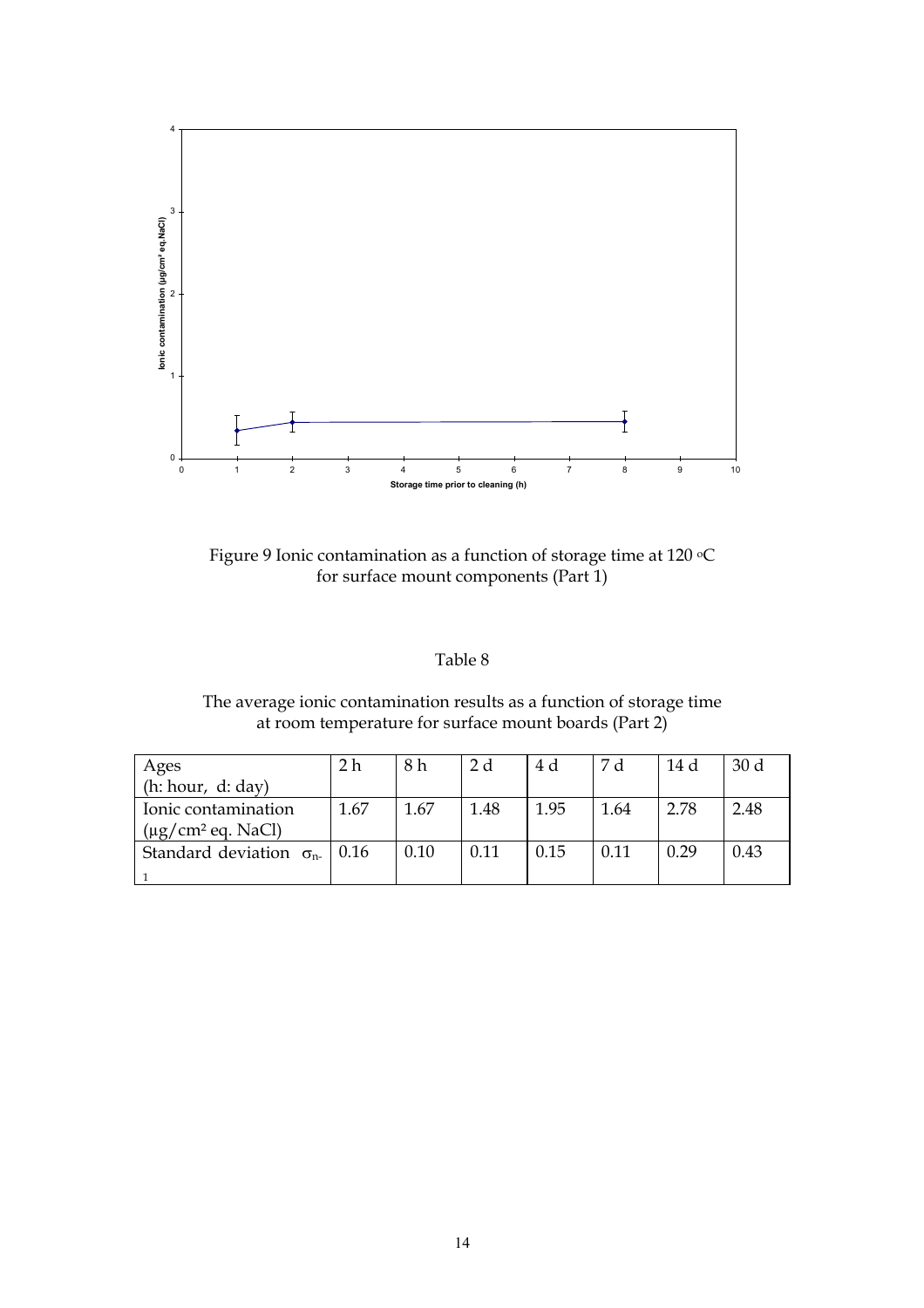

Figure 10 Ionic contamination as a function of storage time at room temperature for surface mount boards (Part 2)

| able |  |
|------|--|
|------|--|

The average ionic contamination results as a function of storage time at 120 °C for surface mount components (Part 2)

| Storage Time (hours)                           |      |      |      |
|------------------------------------------------|------|------|------|
| Ionic contamination<br>$(\mu g/cm^2$ eq. NaCl) | 1.52 | 1.62 | 1.77 |
| Standard deviation $\sigma_{n-1}$              | 0.36 | 0.30 | 0.15 |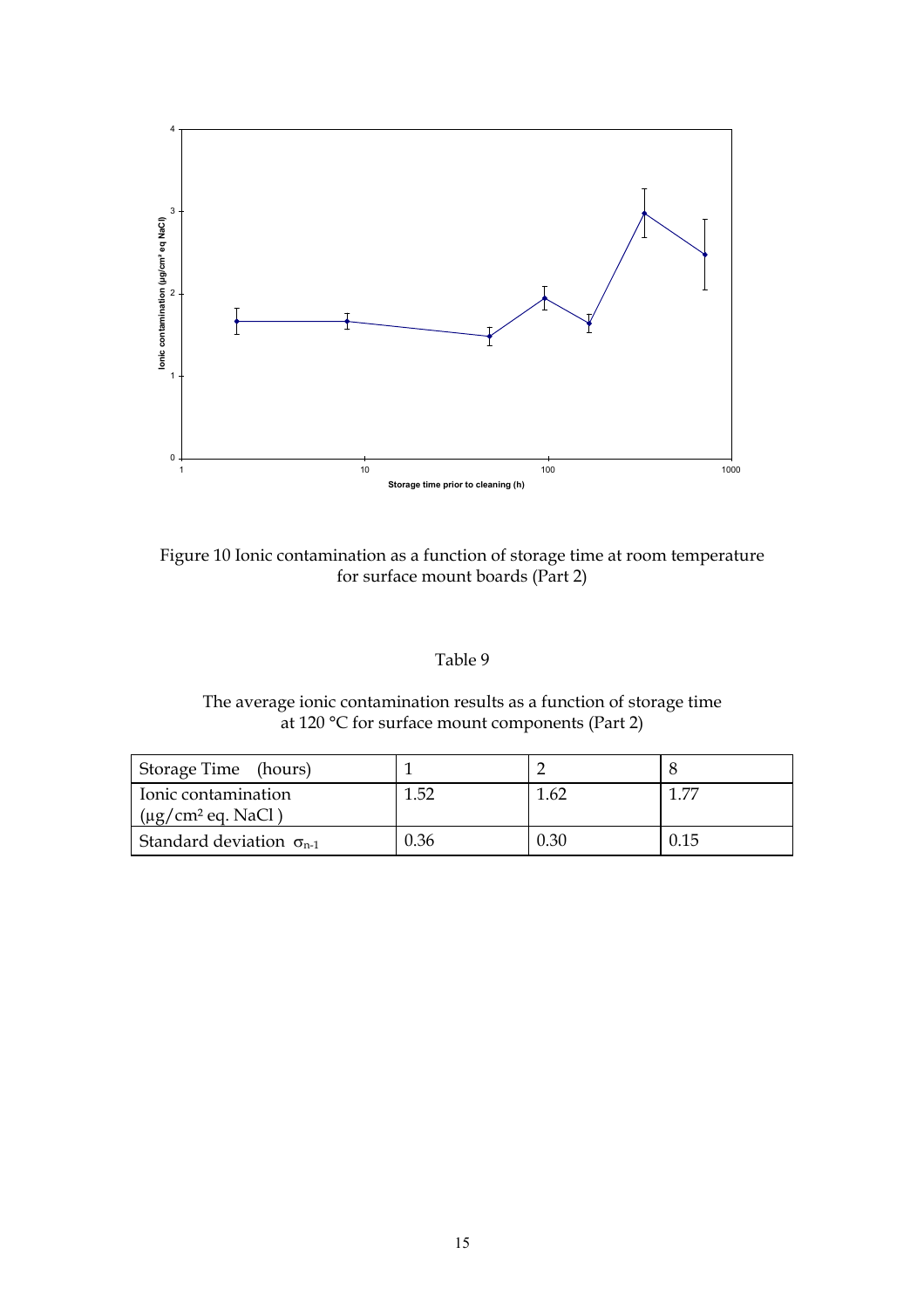

Figure 11 Ionic contamination as a function of storage time at 120 °C for surface mount components (Part 2)

## 4.3 Discussion of Testing on Assembled Boards

The results for all three tests show very similar trends for the same storage conditions. However, the absolute values do vary between the various components. For both room temperature and 120 °C the measured ionic contamination levels for the first few hours are similar.

The room temperature results for the through hole boards show a significant increase in the measured contamination after 2 days for all three tests. This may be because this type of flux (active flux in the paste) and its residue have became much more difficult to remove by immersion cleaning after this period. The measured contamination level after immersion cleaning became almost constant after two weeks of storage, and is equivalent to the flux residue on the board if it is not cleaned. Hence immersion cleaning is not effective after two weeks storage. This is the case for both the through hole and the surface mount components. So, the allowable storage condition is two days and the highest measured contamination level is achieved after two weeks at room temperature.

There is very little difference between the results of Part 1 and 2 for the surface mount components, except of course the level of contamination.

#### 4.4 Summary of Testing on Assembled Boards

The simple IPA immersion cleaning is only effective for up to 2 days after assembly using the solder paste. The measured contamination level after immersion cleaning increases with storage time for both room temperature and 120°C storage. Any cleaning operation should be performed as soon as possible after the assembly, in order to obtain the best cleaning, certainly the cleaning operations must occur within two days after assembly. The worst storage condition is in excess of two weeks at room temperature.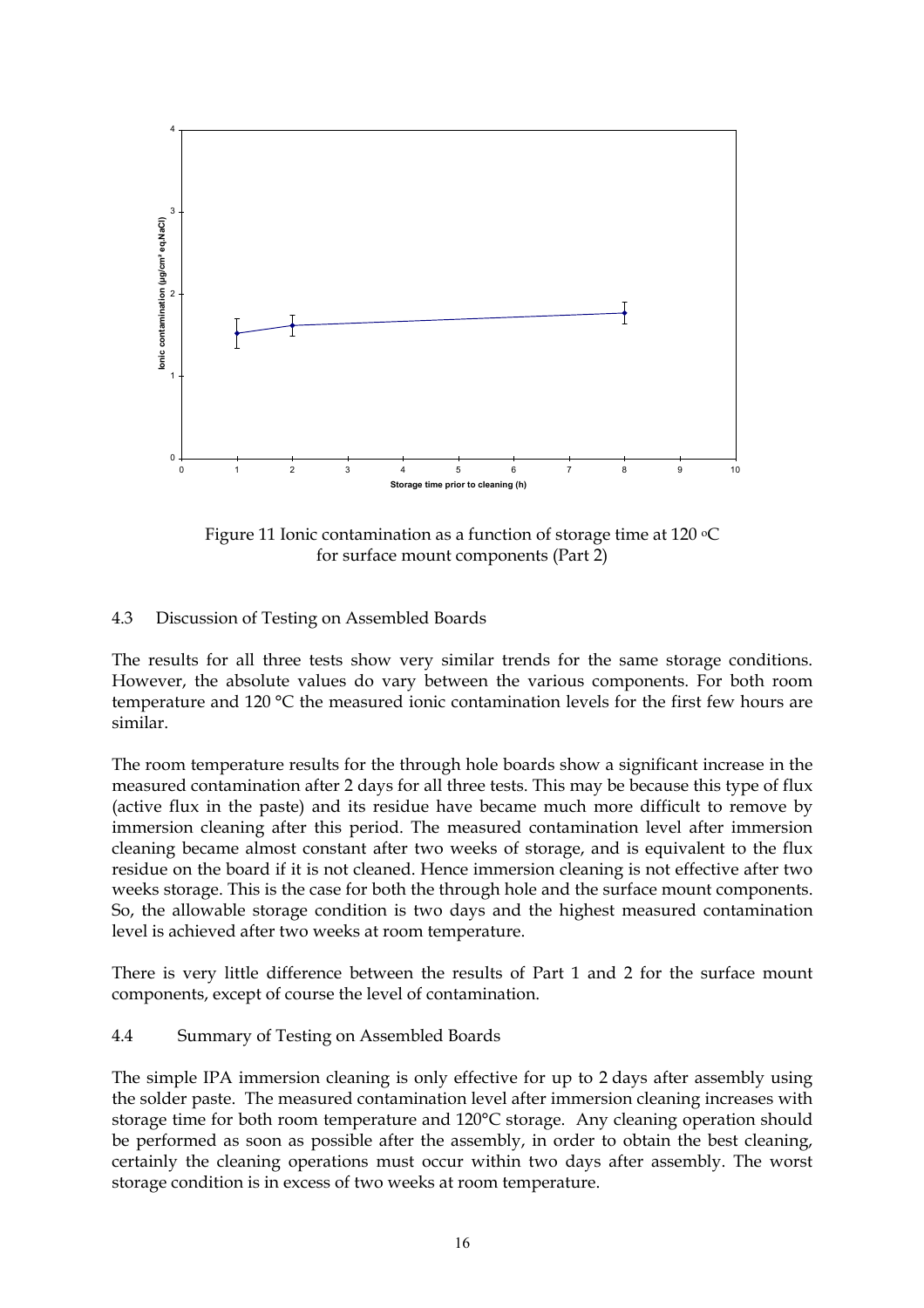#### **5 PHASE 3: ASSESSMENT OF CLEANING METHOD AND SOLVENTS**

#### 5.1 Test Conditions

One hundred and twenty test boards were assembled, half of them with through hole components and the other half with surface mount components. For the surface mount board all the pads were printed with paste, and SOIC and R0805 components were placed. These assembled PCBs were stored for 30 days at room temperature. Following storage the boards were cleaned by one of three methods: immersion, immersion and brush, and immersion and cotton bud scrubbing for 60 seconds. The four solvents listed in Section 2.2 were used. Three cleaning methods have been detailed in Work Plan, Phase 3. With Safewash 2000 the boards were finally rinsed twice in distilled water as part of the cleaning process, because of the high ionic concentration of the cleaner. The rinsing action was to hold the boards horizontally in the first distilled water container and move them from side to side 10 times, and then to hold them vertically in the second distilled water and pulled up and down 10 times, inside the liquid. The distilled water was changed for every 5 boards

#### 5.2 Results of Different Cleaning Methods

The average ionic contamination results as a function of cleaning method for the boards with the through hole components after different cleaning procedures are given in Table 10 and Figure 12. Similarly, the results for the boards with surface mount components are given in Table 11 and Figure 13. Again the board area used in the calculation was both sides for the through hole components and one side for the SM components. Note that the present acceptance level for assembled pcbs is 1.6  $\mu$ g/cm<sup>2</sup> eq NaCl as given in Reference 1.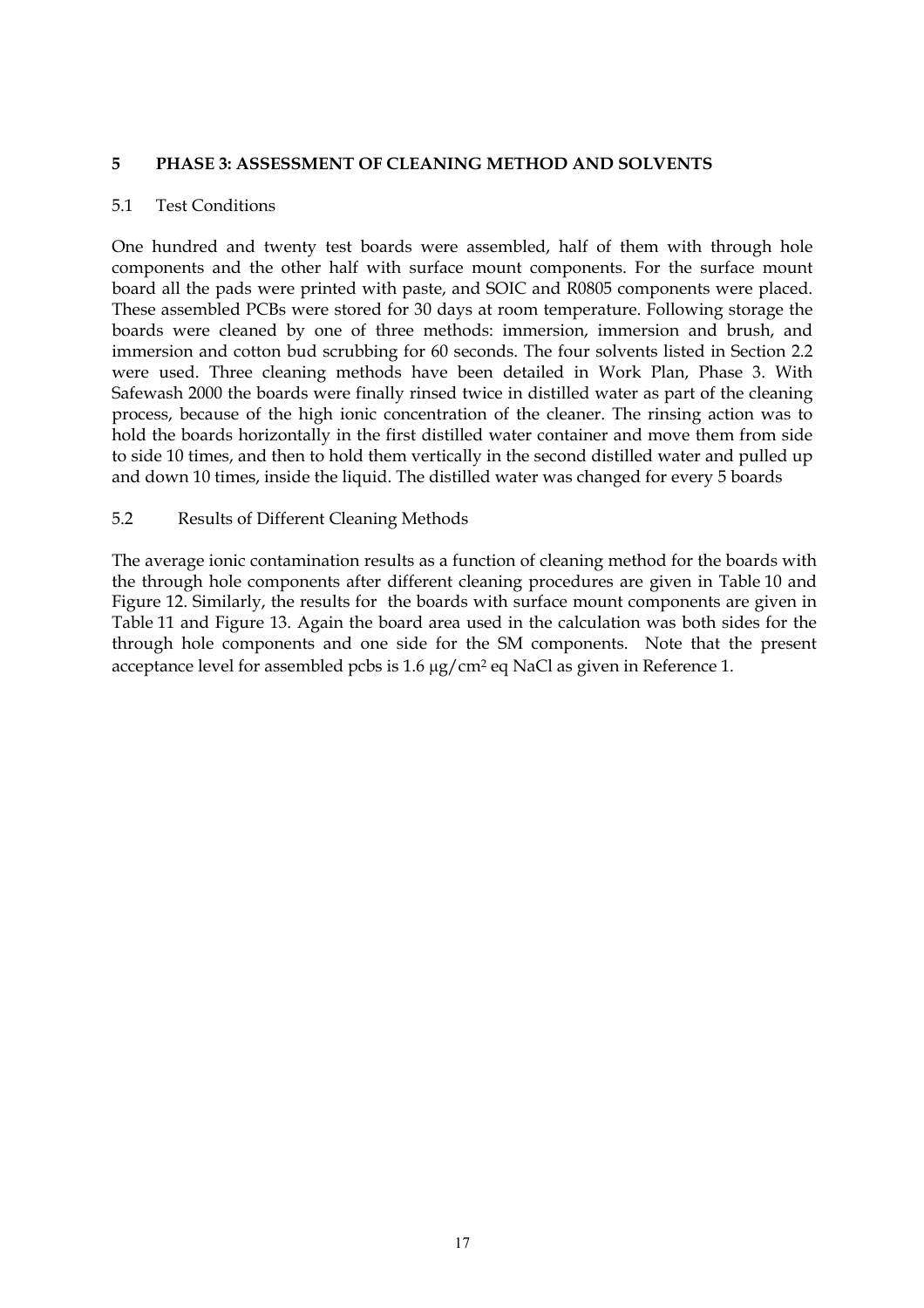| Cleaner            | Immersion                                                |                                           | Immersion and brush                                      |                                           | Immersion and scrubbing                                 |                                           |
|--------------------|----------------------------------------------------------|-------------------------------------------|----------------------------------------------------------|-------------------------------------------|---------------------------------------------------------|-------------------------------------------|
|                    | Ionic<br>contamination<br>$(\mu g/cm^2)$<br>eq.<br>NaCl) | Standard<br>deviation<br>$(\sigma_{n-1})$ | Ionic<br>contamination<br>$(\mu g/cm^2)$<br>eq.<br>NaCl) | Standard<br>deviation<br>$(\sigma_{n-1})$ | Ionic<br>contamination<br>$(\mu g/m^2)$<br>eq.<br>NaCl) | Standard<br>deviation<br>$(\sigma_{n-1})$ |
| 100% IPA           | 1.07                                                     | 0.06                                      | 0.42                                                     | 0.05                                      | 0.49                                                    | 0.04                                      |
| 25% DI<br>water    | 1.05                                                     | 0.09                                      | 0.55                                                     | 0.04                                      | 0.60                                                    | 0.04                                      |
| Safe wash<br>2000  | 0.88                                                     | 0.03                                      | 0.36                                                     | 0.03                                      | 0.38                                                    | 0.03                                      |
| Solvent<br>cleaner | 0.37                                                     | 0.04                                      | 0.33                                                     | 0.04                                      | 0.34                                                    | 0.03                                      |

# Ionic contamination results for boards with through hole components after different cleaning processes (30 day storage prior to cleaning)



Figure 12 Ionic contamination of through hole boards after different cleaning processes (30 day storage prior to cleaning)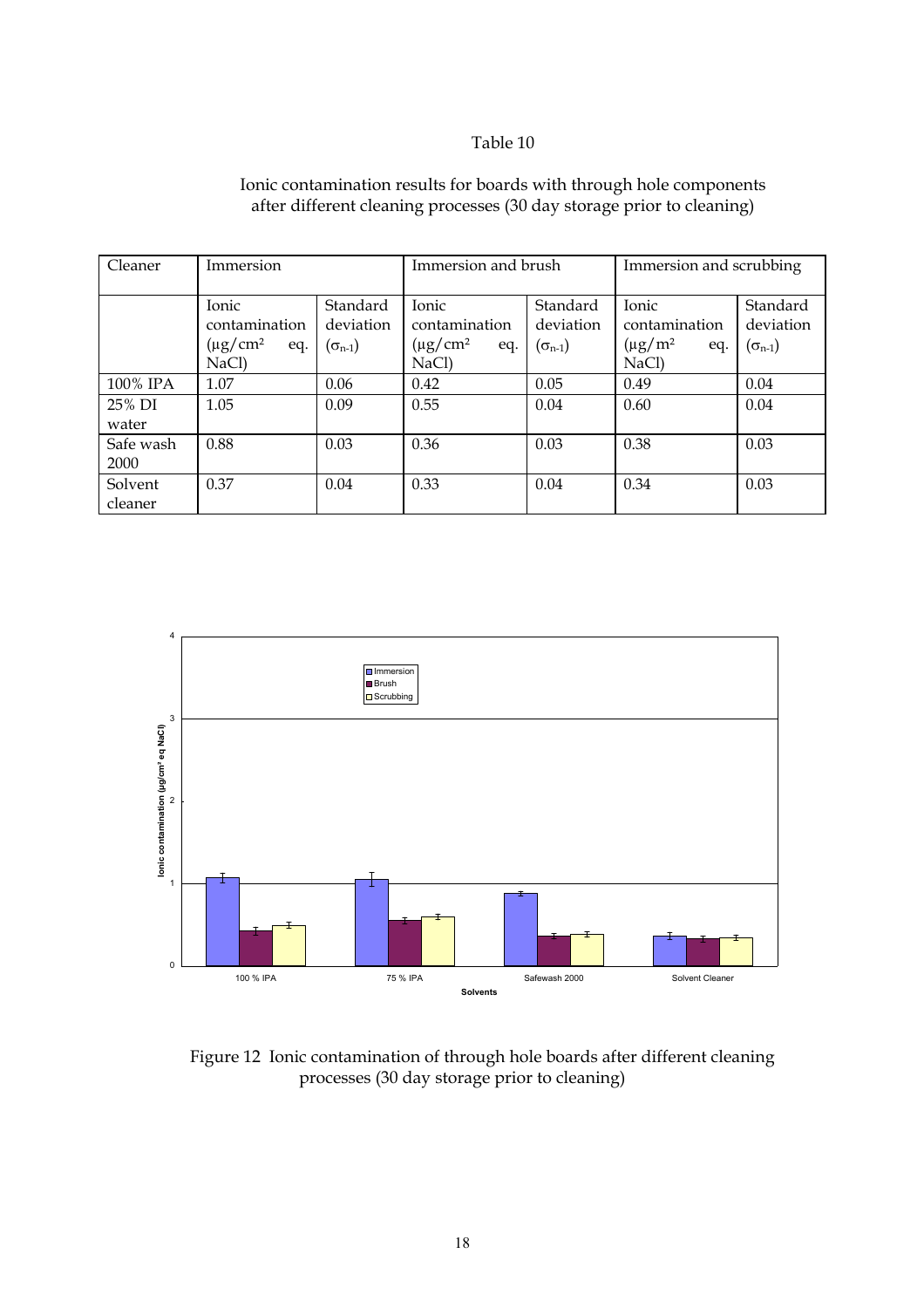| Cleaner            | Immersion                                                |                                           | Immersion and brush                                     |                                           | Immersion and scrubbing                                     |                                           |
|--------------------|----------------------------------------------------------|-------------------------------------------|---------------------------------------------------------|-------------------------------------------|-------------------------------------------------------------|-------------------------------------------|
|                    | Ionic<br>contamination<br>$(\mu g/cm^2)$<br>eq.<br>NaCl) | Standard<br>deviation<br>$(\sigma_{n-1})$ | Ionic<br>contamination<br>$(\mu g/m^2)$<br>eq.<br>NaCl) | Standard<br>deviation<br>$(\sigma_{n-1})$ | Ionic<br>contamination<br>$(\mu g/cm^2)$<br>eq.<br>$NaCl$ ) | Standard<br>deviation<br>$(\sigma_{n-1})$ |
| 100% IPA           | 3.04                                                     | 0.28                                      | 2.58                                                    | 0.21                                      | 3.06                                                        | 0.24                                      |
| 25% DI<br>water    | 2.45                                                     | 0.14                                      | 2.45                                                    | 0.21                                      | 2.50                                                        | 0.21                                      |
| Safe wash<br>2000  | 2.78                                                     | 0.36                                      | 2.64                                                    | 0.40                                      | 3.44                                                        | 0.67                                      |
| Solvent<br>cleaner | 1.42                                                     | 0.31                                      | 0.74                                                    | 0.17                                      | 0.71                                                        | 0.15                                      |

# The average ionic contamination results for boards with surface mount components after different cleaning processes (30 day storage prior to cleaning)



Figure 13 Ionic contamination of surface mount boards after different cleaning processes (30 day storage prior to cleaning)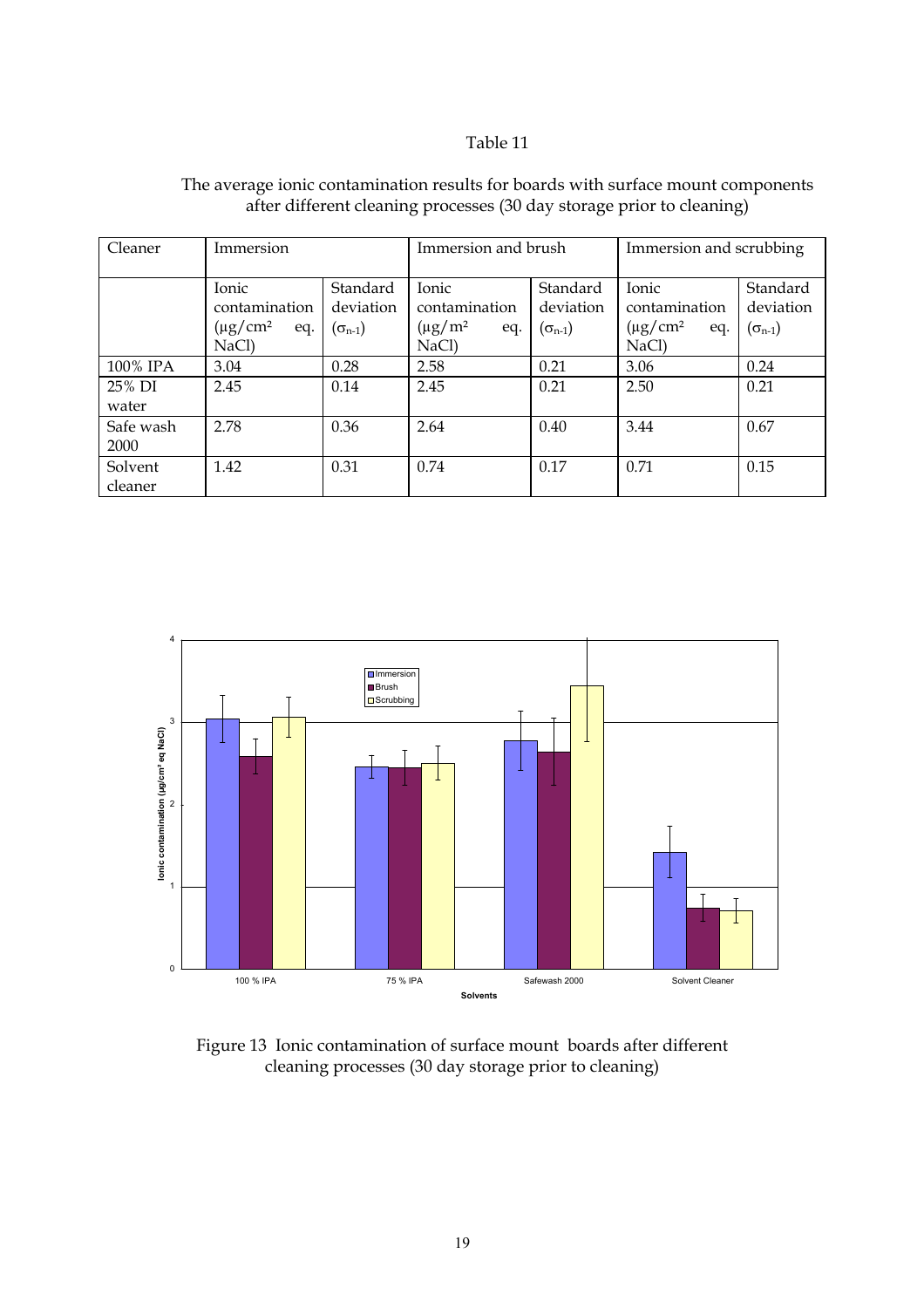## 5.3 Discussion of Different Cleaning Methods

The results show that the aged assemblies can be cleaned to varying degrees by these four solvents and three cleaning methods. The proprietary liquid solvent cleaner gave the best cleaning results for both assembled board types. It can dissolve the flux residue from the board by immersion without the need for any physical brush and scrubbing. For the other solvents brushing and scrubbing have significant advantages for through hole boards.

For surface mount boards the cleaning method is not so significant, reflecting the difficulty in manual cleaning of flux residues from SM components. The contamination level and the variation in level for surface mount boards is also much higher than for through hole boards after the different cleaning regimes. This is probably because it is more difficult to remove flux residues for surface mount components than through hole components.

## 5.4 Summary of Different Cleaning Methods

The liquid solvent cleaner gives the best clean for all types of assembly. There is little difference between the other three cleaning solutions.

For through hole components brushing appears to be slightly better than scrubbing and is far superior to plain immersion.

Surface mount components are more difficult to clean than through hole components. For the SM components the cleaning method only appeared to be significant with the solvent cleaner. Only this cleaner produced results that were compliant with the present ESA value of  $1.6 \mu$ g/cm<sup>2</sup> eq NaCl.

## **6 CONCLUSIONS**

- 6.1 The ageing properties of the Metallwerk Goslar fluxed cored solder wire and the Multicore solder paste were very similar but different to the pure rosin flux. The Metallwerk Goslar and Multicore residues showed ageing characteristics that made them difficult to clean after 48 hours storage at room temperature by simple immersion in IPA. Hence, it is recommended that cleaning be carried out within 48 hours of assembly. A 24 hour period would offer a level of safety and might be preferable. Heating the boards to 80 and 120°C did not cause any adverse effects for the time intervals investigated, typical of pre-baked boards.
- 6.2 The choice of cleaning fluid proved to be very interesting. A proprietary Solvent Cleaner outperformed the other solvents by a significant margin, a factor of 2, for simple immersion cleaning. For surface mount (SM) components this is particularly significant since brushing and scrubbing had little influence. The other three solvents did not show any marked difference in performance. Hence there is little advantage of using pure IPA and IPA with distilled water. The aqueous based solvent offered no cleaning benefit over IPA.
- 6.3 The difference with agitation methods was marked for the through hole components. Brushing and scrubbing were both far more effective than simple immersion. Brushing was slightly more effective than scrubbing. For the SM components brushing and scrubbing had no effect with the IPA solutions and aqueous based solvent, but a